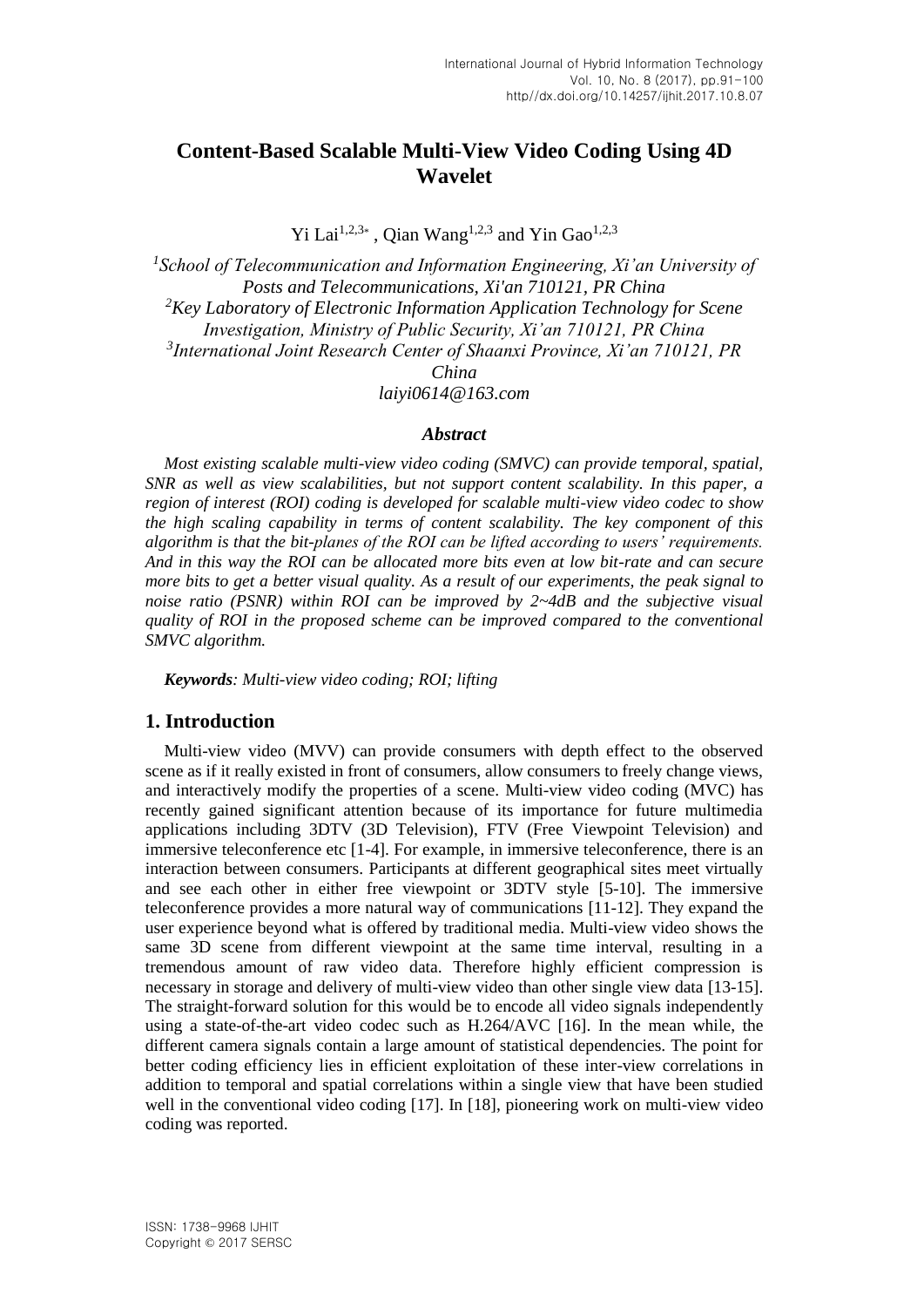At present, most MVC technologies can be grouped into two categories: the traditional hybrid DCT-based video coding schemes and the wavelet-based ones. The former has utilized the temporal and view correlations alternatively in the prediction. The JMVM (Joint Multiview Video Model) multi-view video coding method developed within the JVT (Joint Video Team) is an extension of a conventional block-based predictive video codec. But they neither entirely exploit the redundancy among different views nor provide an easy way of implementation for scalabilities, which have become a more and more important feature for video coding and communications [19]. On the other hand, the wavelet-based coding has been proved to be a good way to get both coding performance and full scalabilities. Combination of scalability with MVC was investigated, e.g. in [20- 23]. They all have in common that a high-dimensional wavelet transform for the decorrelation of the multi-view video is applied. It is generally composed of lifting-based motion compensated temporal filtering (MCTF) in the temporal dimension, disparity compensated view filtering (DCVF) in the view dimension, and 2D discrete wavelet transform (DWT) in the spatial dimensions. These codecs can be regarded as extensions to exiting single-view wavelet video codecs to fully explore the correlation across views.

However, on most occasions, users pay much more attention to the interested area, while less attention to the other area, named the background. Hence, the scalable enhancement of visual quality (VQ) of ROI according to its importance defined by the user has become a major concern, especially in low bit-rate condition. This is reported less about the exiting MVC technologies. In such low bit rate communication channel as the wireless mobile network, owing to the insufficient bit budget at the compression process, MVV compression will cause the heavy loss of visual detail information, including the region which people are particularly interested in. Therefore we propose a novel content-based scalable multi-view video coding (CSMVC) method to solve this problem. In this scheme, the bit-planes of the ROI is lifted according to users' demands and transmission conditions and a higher bit-rate is allocated to the ROI for scalability in content, thus maintaining a better visual quality of the salient information even at low bitrate. Experimental results confirm the efficiency of the proposed approach.

The rest of this paper is organized as follows. Section 2 introduces the ROI technology for MVC. In section 3, the content-based SMVC method is presented in detail. Experimental results are given in section 4. And finally we conclude the whole paper in section 5.

### **2. ROI Technology for SMVC**

In visual content there are typically objects or regions that particularly draw the viewer's attention, usually referred to as ROI. Therefore ROI is coded earlier in the codestream than the background in order to achieve the ROI with better quality than the background while maintaining a fair amount of compression.

After accomplishing segmenting and tracking of the original video, the region of interest for each frame can be obtained. The information for rectangle shape or arbitrary shape of the ROI is given. Then we can get the two-value template (MASK), represented by  $M(x, y)$  [24]. We have:

$$
M(x, y) = \begin{cases} 1 & \text{wavelet coefficient } (x, y) \text{ is need} \\ 0 & \text{others} \end{cases}
$$
 (1)

The mask shows which quantized transform coefficients must be encoded with better quality so that the ROI can be encoded with better quality.

The lifting of bit-planes is usually carried out when quantization has been completed. The quantized transform coefficients within the ROI are scaled up in order to place the bits associated with the ROI in higher bit-planes than the background. This means that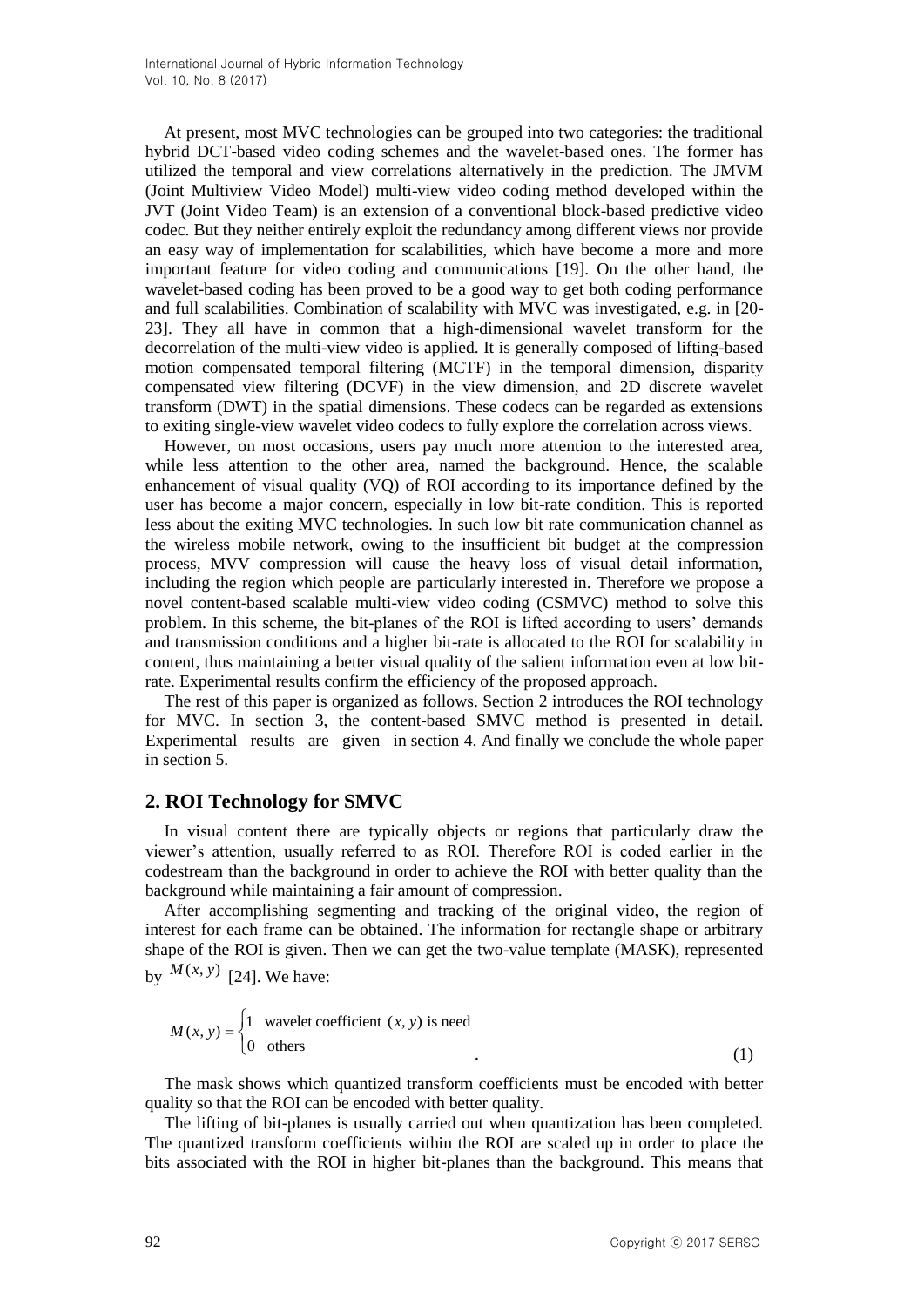when the entropy coder encodes the quantized transform coefficients, the bit-planes associated with the ROI are coded before the information associated with the background. The lifting of bit-planes can be formulated by:

$$
\left| q_b(u,v) \right| = \left| q_b(u,v) \right| \cdot 2^s \tag{2}
$$

where  ${}^{q}b^{(u,v)}$  is the quantized transform coefficients of a given sub-band b and s is the number of lifting.

The procedure of the lifting of bit-planes within ROI is illustrated in Figure 1. BG refers to a background. Note that, the quantized transform coefficients within the ROI are placed in higher bit-planes when the coder encodes and as a result, ROI is coded earlier than the background in the bitstream. Therefore, the decoder can construct the desired region with better quality than the background.





**Figure 1. The Procedure of Lifting of Bit-Planes Within ROI**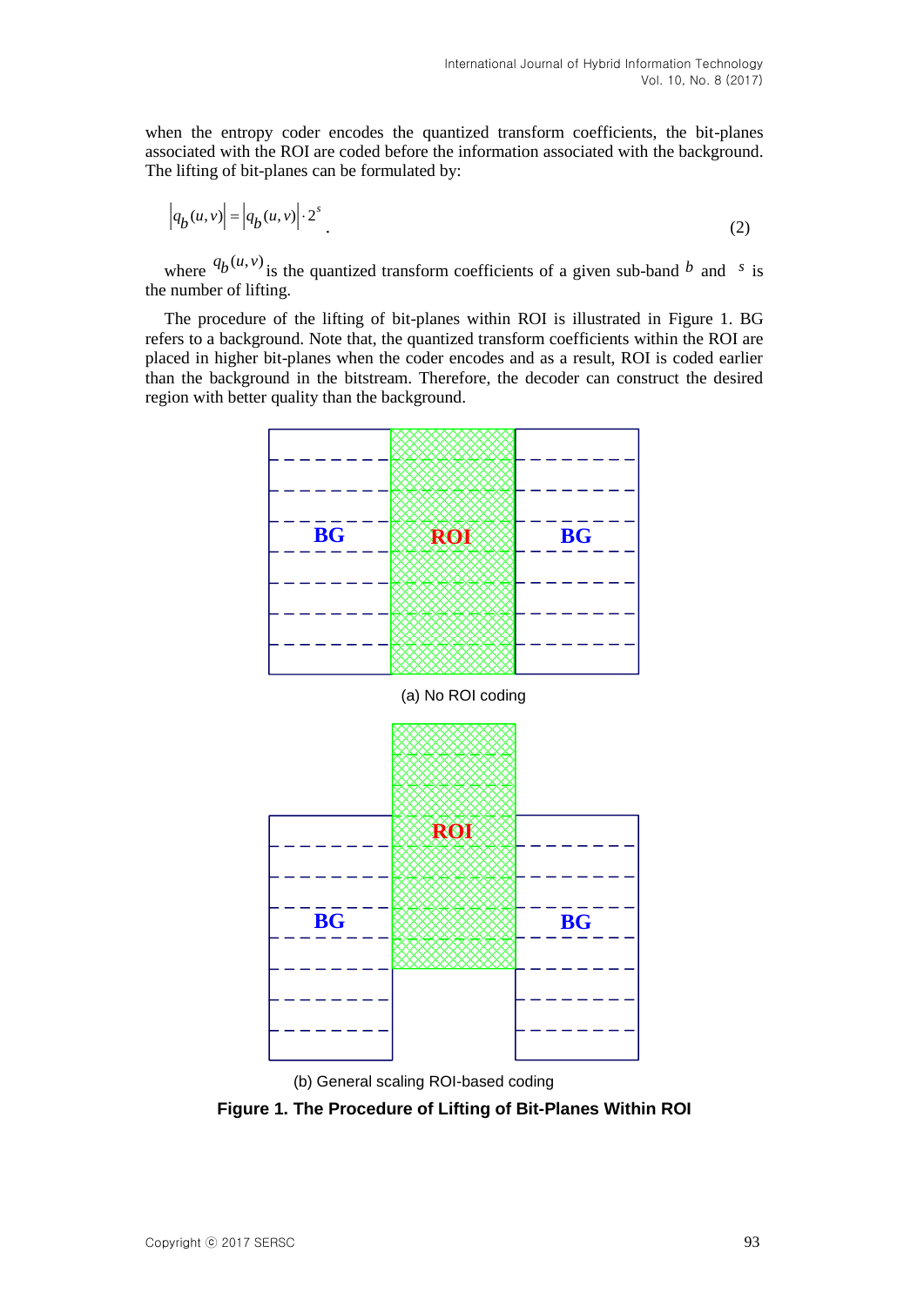## **3. Proposed System Architecture**

Low bit-rate video compression will cause loss of some detailed information, even the region which people are particularly interested in. In this paper, a 4D wavelet transform with the lifting of bit-planes within ROI is proposed for multi-view video coding and then we can easily realize scalable multi-view video coding system which shows the high scaling capability in terms of temporal, view, spatial, SNR, and especially content scalability.

A block diagram of the ROI coding scheme can be seen in Figure 2. In order to decorrelate the multi-view video data temporally, MCTF is applied to each video sequence of each camera. The motions of each view video are estimated by using hierarchical variable size block matching (HVSBM). According to the motion vectors, the pixels in current macro-blocks can be mapped to the reference samples. MCTF can be performed along the motion trajectory using LG5/3 or other lifting filters. At the end of the first stage, the low-pass frames are input into the second-level filtering, while highpass frames are directly sent to the 2D spatial DWT module. At last, the t-LLL band of every view can be input into DCVF module. The use of a wavelet lifting structure guarantees perfect invertibility of this step, and as a consequence of its open-loop architecture, temporal scalability are attained.



**Figure 2. The Block Diagram of the Proposed Content-Based Scalable Multi-View Video Coding**

Disparity can also be regarded as the motion along the view axis. Therefore disparity vectors can be estimated by using the same block matching as the temporal transform. Disparity vectors are usually larger than motion vectors in most natural video sequences. Hence a bigger search range should be taken when disparity estimation is carried out. Meanwhile, temporal low-pass subbands can be treated as a frame rate reduced version of the original video. If the structure of the MCTF is the same for all views, then the interview correlation of the L-frames must be nearly equal to the subsampled original frames [21]. Hence, in order to remove redundancy between different views, a hierarchical decomposition in a similar way to the temporal direction is applied to L-frames which is constituted by the t-LLL band of every view. This process is called DCVF. This view directional filtering reduces the correlation across the different views and gets the scalability in view direction at the same time.

Next, the high-pass frames of MCTF and the output of DCVF are transformed by wavelet, which can easily support spatial scalability. As stated earlier, the bit-planes of the quantized transform coefficients within ROI can be lift according to the user's demand and transmission conditions, so that the ROI can be allocated more bits even at low bitrate, and can secure more bits to get a better visual effect. The MASKs are delivered in the way of odd frames in accordance with low-frequency ones, even frames corresponding to high-frequency ones. Then content scalability can be elegantly provided.

The embedded block coding with optimized truncation is employed to encode the 4-D wavelet coefficients to bitstream. The motion vectors and disparity vectors are encoded by context-adaptive binary arithmetic coding, and the ROI shape parameters are encoded into bitstream.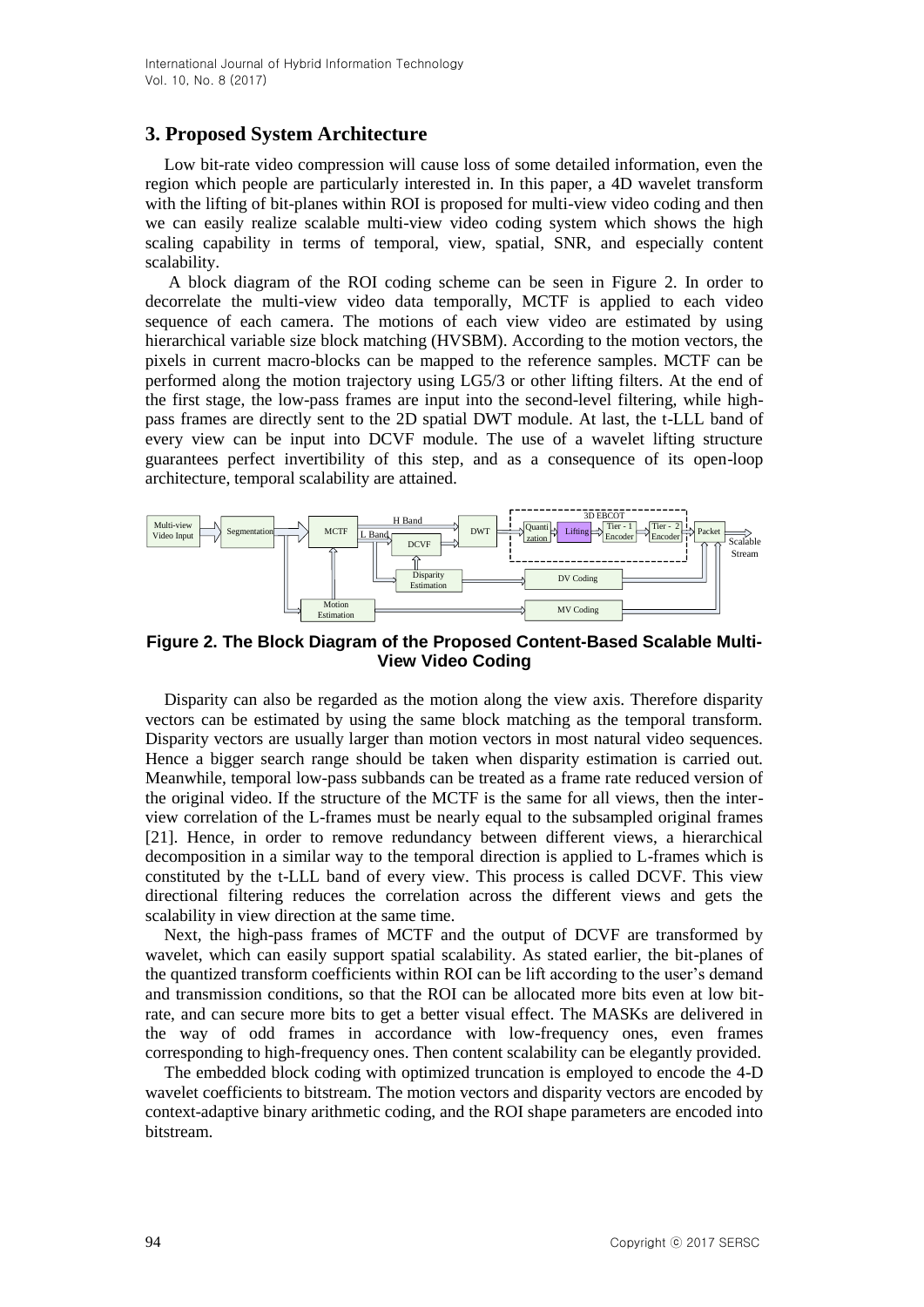## **4. Experimental Results**

To verify the performance of the proposed MVC scheme, we carry out experiments for two multi-view sequences, called 'rena' and 'flamenco' [25]. Only a subset of cameras are used from two sequences since processing all views would require too much effort. The spatial resolution of both sequences used in experiments is  $640\times480$  at 30 fps. The number of levels for the view decomposition has been chosen in all experiments to be 2 so that the number of view is set to be 4. The number of decomposition is 3 both in temporal and spatial domain for the experiments. LG5/3 lifting filter is used for MCTF and DCVF in proper order, and CDF9/7 lifting filter is then utilized for DWT. The search range is set to be 16 and 64 pixels for block matching in MCTF and DCVF, respectively.

The objects or regions that significantly draw the viewer's attention are usually selected as ROI. Hence, we give more concern about PSNR within ROI in our experiments. For simplicity, the rectangle shape ROI is used. The only one girl is chosen as ROI in sequence 'rena' and the girl wearing yellow skirt is chosen as ROI in sequence 'flamenco'. The bit-planes are lifted by 3 in all experiments.

Above all, the proposed CSMVC is compared with SMVC. The PSNR curves of the two methods are given in Figure 3. The PSNR is the average PSNR over 4 views within ROI of sequences. Some gain in quality is achieved for both sequences, especially more at low bit rate. The average PSNR of our proposed method is 2.26 dB for 'rena' and 4.15 dB for 'flamenco' higher than SMVC at the bit rate of 128 kbps per view. This is because the proposed schemes allocate more bit rates to the ROI than the background by lifting bitplanes of ROI while SMVC averagely allocate bit rates to the whole image plane. In addition, 'flamenco' contains motion of other dancers so that the PSNR gain is lower than 'rena'. As the bit rate increases, the background can be allocated enough bit rate at the same time that the ROI is allocated more bit rate. Therefore the PSNR gains become smaller while the bit rate increases. But our proposed is still more efficient than SMVC.

Figure 4 and 5 show some decoding results of 'rena' and 'flamenco' with SMVC and CSMVC, respectively. In Figure 4 (a) and (b), the face and arms of the girl is not clear, but a better quality of the ROI can be achieved in Figure 4(c) and (d). Certainly, the quality of the background in Figure 4(c) and (d) is worse than Figure 4 (a) and (b), which is at the cost of lifting the bit-planes of the ROI. The similar improvements have been depicted in Figure 5. As seen from these results, the reconstructed subjective quality of the ROI with the proposed coding can be saliently improved compared to SMVC. This proves the content-based scalable multi-view video coding is efficient.



(a) Rena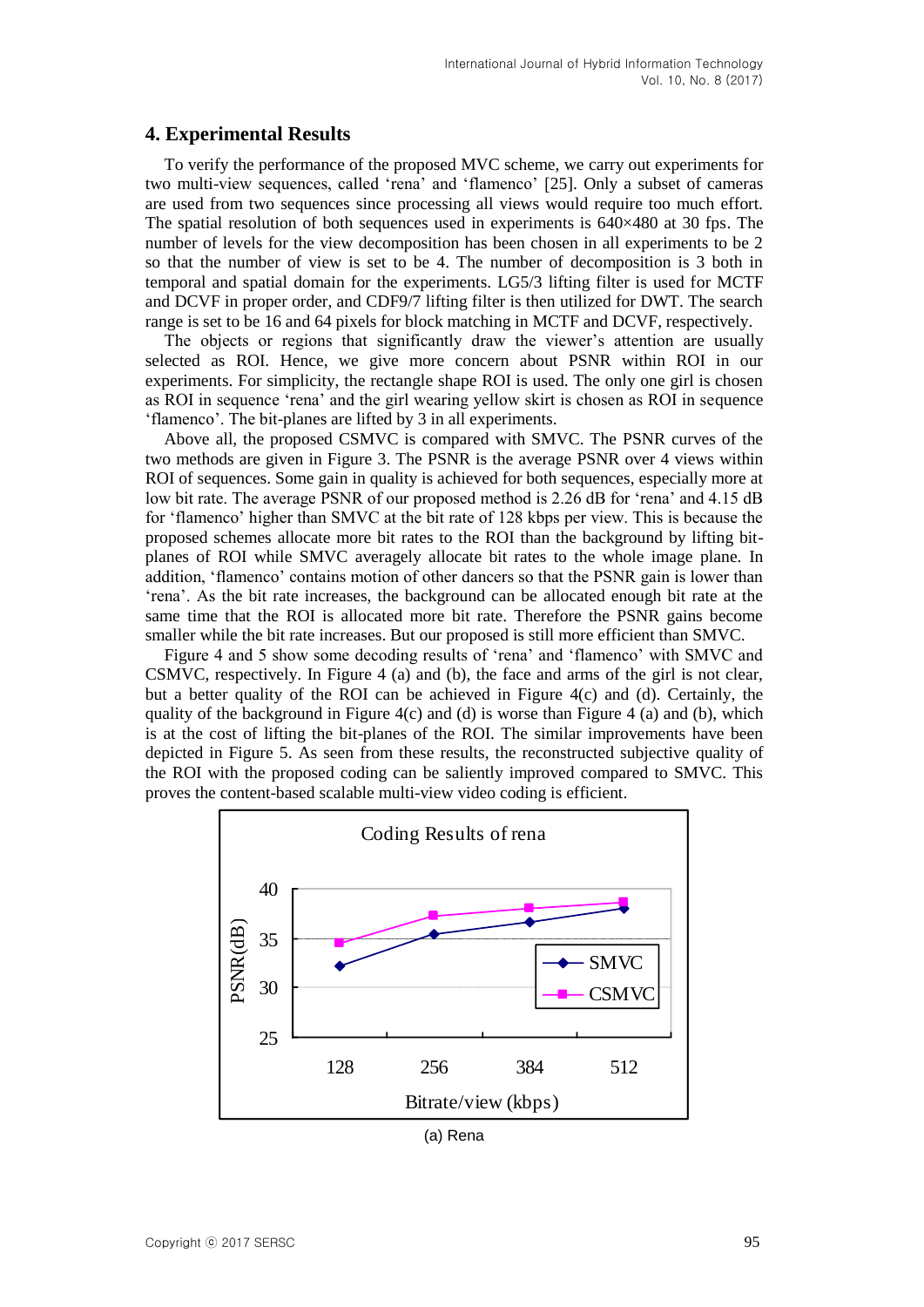

(b) Flamenco

**Figure 3. Performance Comparison of SMVC with CSMVC for Tested Multi-View Sequences**



(b) Decoding result of view39 with SMVC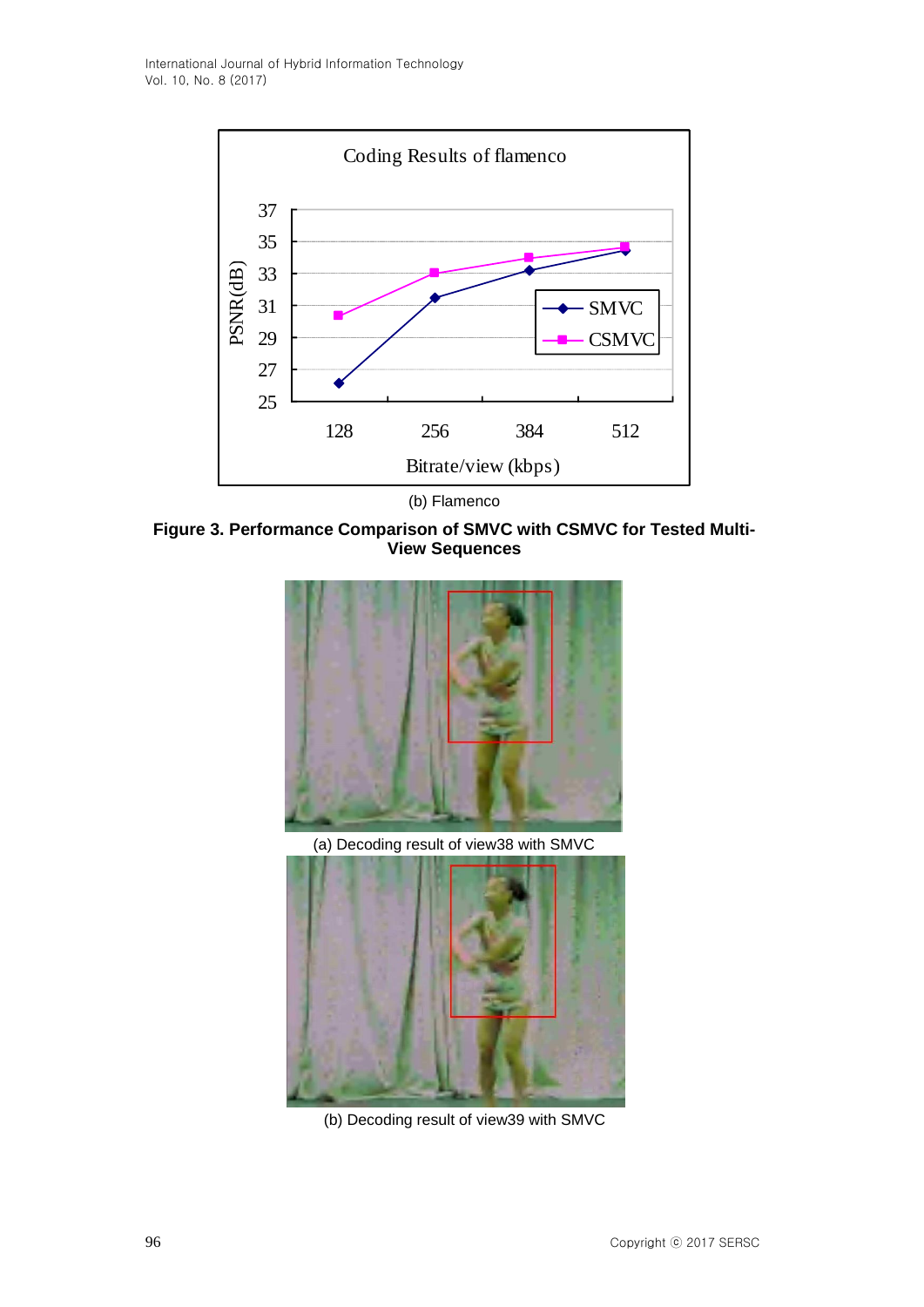

(d) Decoding result of view39 with CSMVC





(a) Decoding result of view0 with SMVC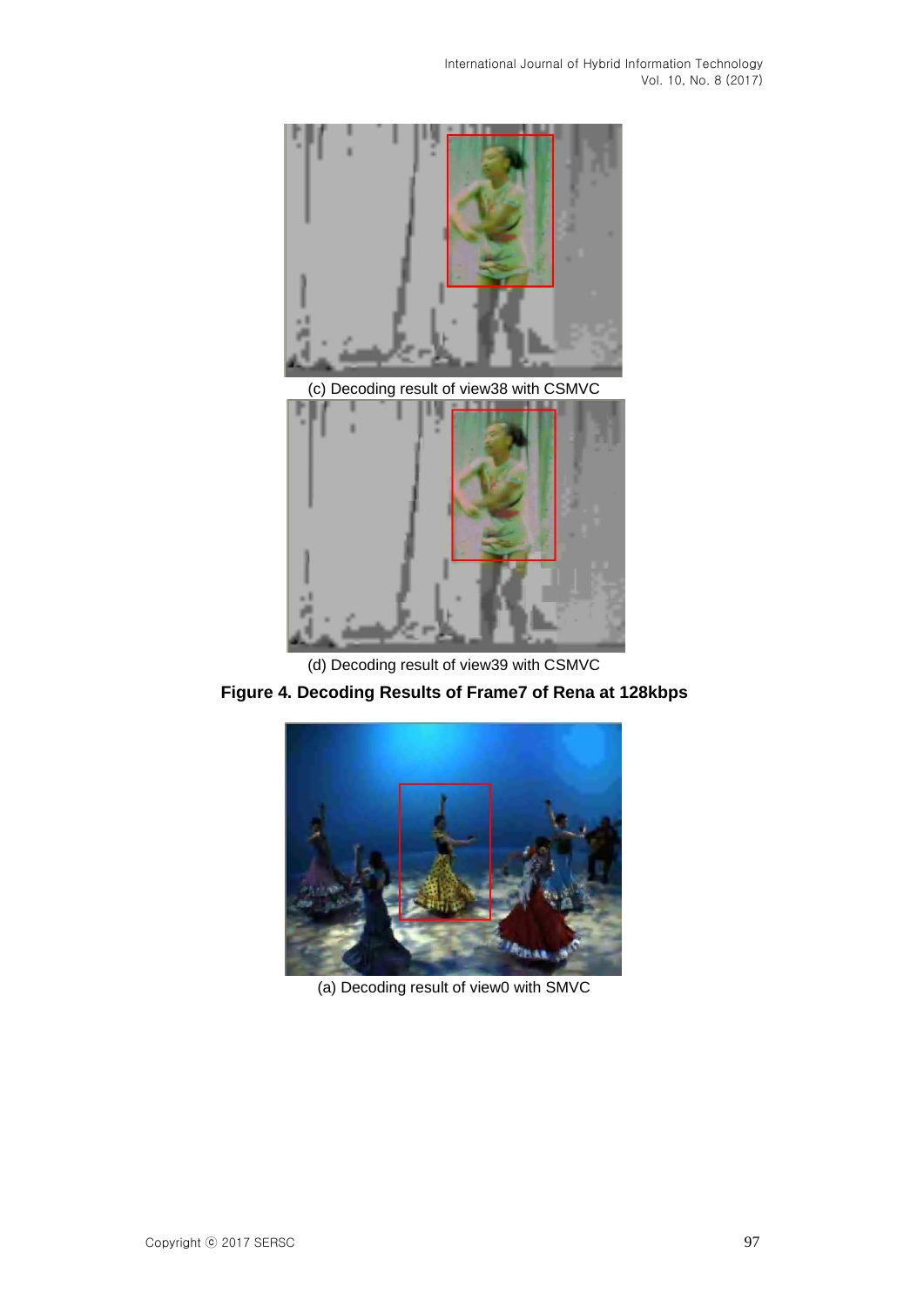International Journal of Hybrid Information Technology Vol. 10, No. 8 (2017)



(b) Decoding result of view1 of with SMVC



(c) Decoding result of view0 with CSMVC



(d) Decoding result of view1 with CSMVC

## **Figure 5. Decoding Results of Frame21 of Flamenco at 256kbps**

## **5. Conclusions**

In this paper, a novel scalable multi-view video coding scheme based on lifting the bitplanes of ROI is proposed. It can support temporal, view, spatial, SNR as well as content scalabilities. Experimental results demonstrate the efficiency of the proposed method. In the future work, we will further study the adaptive ROI quality adjustable rate control approach for CSMVC. More efficient disparity estimation is another very important future research topic.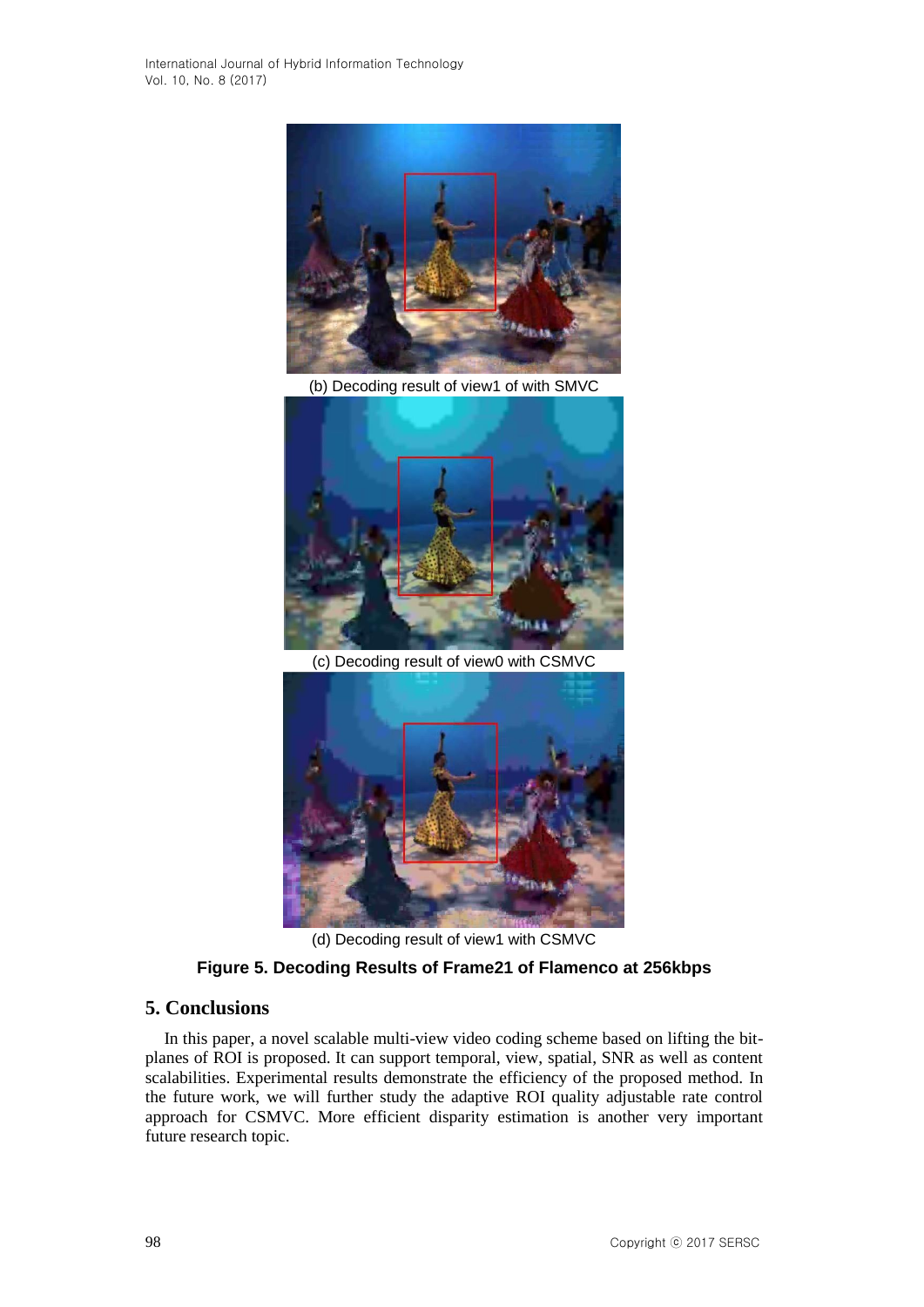### **Acknowledgments**

This work was supported in part by the National Natural Science Foundation of China (41504115), Shaanxi Natural Science Foundation Research Project (2015JQ6223), and Strengthening Police science and technology Foundation form Ministry of Public Security (2015GABJC50).

#### **References**

- [1] A. D. Abreua, L. Tonia, N. Thomosc, T. Maugeyd, F. Pereirab, P. Frossarda. "Optimal layered representation for adaptive interactive multiview video streaming", Journal of Visual Communication and Image Representation, vol. 33, no. 11, **(2015)**, pp. 255-264.
- [2] Y. C. Fan, Y. C. Chen, and S. Y. Chou, "Vivid-DIBR based 2D–3D image conversion system for 3D display", Journal of Display Technology, vol. 10, no. 10, **(2014)**, pp. 887-898.
- [3] J. Xiao, M. Hannuksela, T. Tillo, et al. "Scalable bit allocation between texture and depth views for 3-D video streaming over heterogeneous networks", IEEE Transactions on Circuits and Systems for Video Technology, vol. 25, no. 1, **(2015)**, pp. 139 - 152.
- [4] C. Jiang, S. Nooshabadi, "A scalable massively parallel motion and disparity estimation scheme for multiview video coding" , IEEE Transactions on Circuits and Systems for Video Technology, vol. 26, no. 2, **(2016)**, pp. 346 - 359.
- [5] Wang RS, Wang Y, "Multiview video sequence analysis, compression, and virtual viewpoint synthesis" , IEEE Transactions on Circuits and Systems for Video Technology, vol. 10, no. 3, **(2000)**, pp.397-410.
- [6] Droe M, Clemens C, Sikora T, " Extending single-view scalable video coding to multi-view based on H.264/AVC" , In Proceedings of 2006 IEEE International Conference on Image Processing, Los Atlanta, USA, **(2006)** 2006 May 2977-2980.
- [7] Yang WX, Lu Y, Wu F, " 4-D wavelet-based multiview video coding" , IEEE Transactions on Circuits and Systems for Video Technology, vol. 16, no. 11, **(2006)**, pp. 1385-1396.
- [8] Anantrasirichai N, Canagarajah CN, Redmill DW, " In-band disparity compensation for multiview image compression and view synthesis" , IEEE Transactions on Circuits and Systems for Video Technology, vol. 20, no. 4, **(2010)**, pp. 473-484.
- [9] Garbas JU, Pesquet-Popescu B, Kaup A, "Methods and tools for wavelet-based scalable multiview video coding" , IEEE Transactions on Circuits and Systems for Video Technology, vol. 21, no. 2, **(2011)**, pp.113-126.
- [10] Smolic A, Mueller K, Stefanoski N, " Coding algorithms for 3DTV A survey" , IEEE Transactions on Circuits and Systems for Video Technology, vol. 17, no. 11, **(2007)**, pp.1606-1621.
- [11] Jarusirisawad S, Saito H, "3DTV view generation using uncalibrated pure rotating and zooming cameras" , Signal Processing-Image Communication, vol. 24, no. 1, **(2009)**, pp.17-30.
- [12] Shum HY, Kang SB, Chan SC, " Survey of image-based representations and compression techniques" , IEEE Transactions on Circuits and Systems for Video Technology, vol. 13, no. 11, **(2003)**, pp.1020- 1037.
- [13] Takahashi K, " Theoretical Analysis of View Interpolation With Inaccurate Depth Information" , IEEE Transactions on Image Processing, vol. 21, no. 2, **(2012)**, pp.718-732.
- [14] Yamamoto K, Kitahara M, Kimata H, " Multiview video coding using view interpolation and color correction" , IEEE Transactions on Circuits and Systems for Video Technology, vol. 17, no. 11, **(2007)**, pp.1436-1449.
- [15] Asai T, Kanbara M, Yokoya N, " 3D Modeling of outdoor environments by integrating omnidirectional range and color images" , In Proceedings of Fifth International Conference on 3-D Digital Imaging and Modeling, Los Alamitos, USA, **(2005)** May 447-454.
- [16] ITU-T Rec. & ISO/IEC 14496-10 AVC, "Advanced Video Coding for Generic Audiovisual Services, Version3", **(2005)**.
- [17] P. Merkle, A. Smolic, K. Muller, and T. Wiegand, "Efficient Prediction Structures for Multiview Video Coding" , IEEE Transactions on Circuits and Systems for Video Technology, vol. 17, no. 11, **(2007)**, pp.1461-1473.
- [18] M. Magnor, P. Ramanathan, and B. Girod, "Multi-view coding for image-based rendering using 3-D scene geometry", IEEE Transactions on Circuits and Systems for Video Technology, vol. 13, no. 11, **(2003)**, pp. 1092–1106.
- [19] W. Yang, F. Wu, Y. Lu, J. Cai, K. N. Ngan, and S. Li, "Scalable Multiview Video Coding Using Wavelet", IEEE International Symposium on Circuits and Systems , Kobe, Japan, **(2005)** May 6078- 6081.
- [20] W. Yang, Y. Lu, F. Wu, J. Cai, K. N. Ngan, and S. Li, "4D Wavelet-Based Multi-view Video Coding", IEEE Transactions on Circuits and Systems for Video Technology, vol. 16, no. 11, **(2006)**, pp. 1385– 1396.